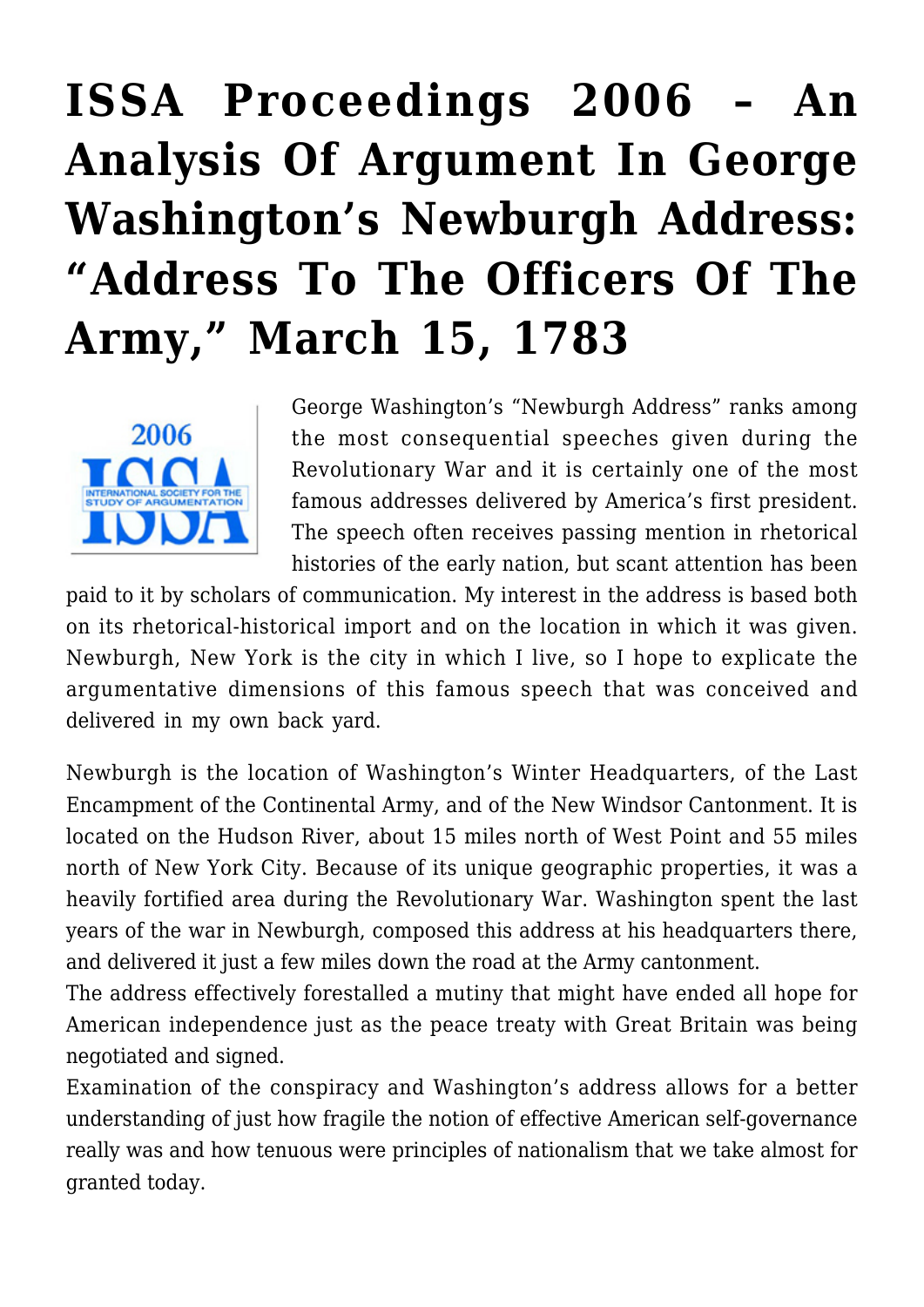### 1. *Background to the Speech*

In the fall of 1782, peace talks were underway in Paris and, with the Revolutionary war nearly ended, there was a fair amount of apprehension that Congress would disband the Continental Army without adequately compensating either officers or common soldiers. (Some had not been paid for years.) The soldiers had been disaffected for some time, and, by the time the Army cantoned near Newburgh for the winter, there were widespread desertions, hangings in effigy, and other symptoms of discontent. Regular soldiers had heretofore been the trouble- makers, but now Army officers, upon whom Washington counted to keep order among the troops, had also become restive. On at least seven occasions the Commander in Chief warned civilian authorities that his officers were disgruntled, writing that the patience of these men was "soured by penury and… the ingratitude of the Public" (in Ferling, p. 309). Just after Christmas, the officers acted. They sent a memorial to Congress, written by General John Knox, which detailed their grievances over pay and suggested that they wished to renegotiate the terms of their future compensation. "We have borne all that men can bear – our property is expended – our private resources are at an end, and our friends are wearied out and disgusted with our incessant applications," they pleaded (in Worthington, pp. 291-293). The officers had in 1780 been promised pensions – half-pay for life – but now, realizing that they stood little chance of ever collecting, they pressed Congress for a commutation that would afford them an equivalent lump-sum payment at the conclusion of the war (Kohn, 1970, p. 189).

The nationalists in Congress-led chiefly by Alexander Hamilton and the Morrises – Robert and Gouverneur – realized that they might use the threat of unrest within the Army to augment the powers of the national government. Congress debated and rejected payment plans for the Army in the first two months of 1783 and, by late February, the nationalists had devised a plan to further pressure the government. The Newburgh conspiracy was hatched. They would encourage, if not incite, further discontent and even disorder among Army officers, use evidence of that unrest to manipulate Congress, and forewarn Washington of at least a part of their scheme, counting on his ability to control his men.

Hamilton wrote to Washington in late February, telling him that the country would be bankrupt by June. There would be no more money to fight the British or to pay officers' pensions, if peace had been achieved by then. Hamilton decried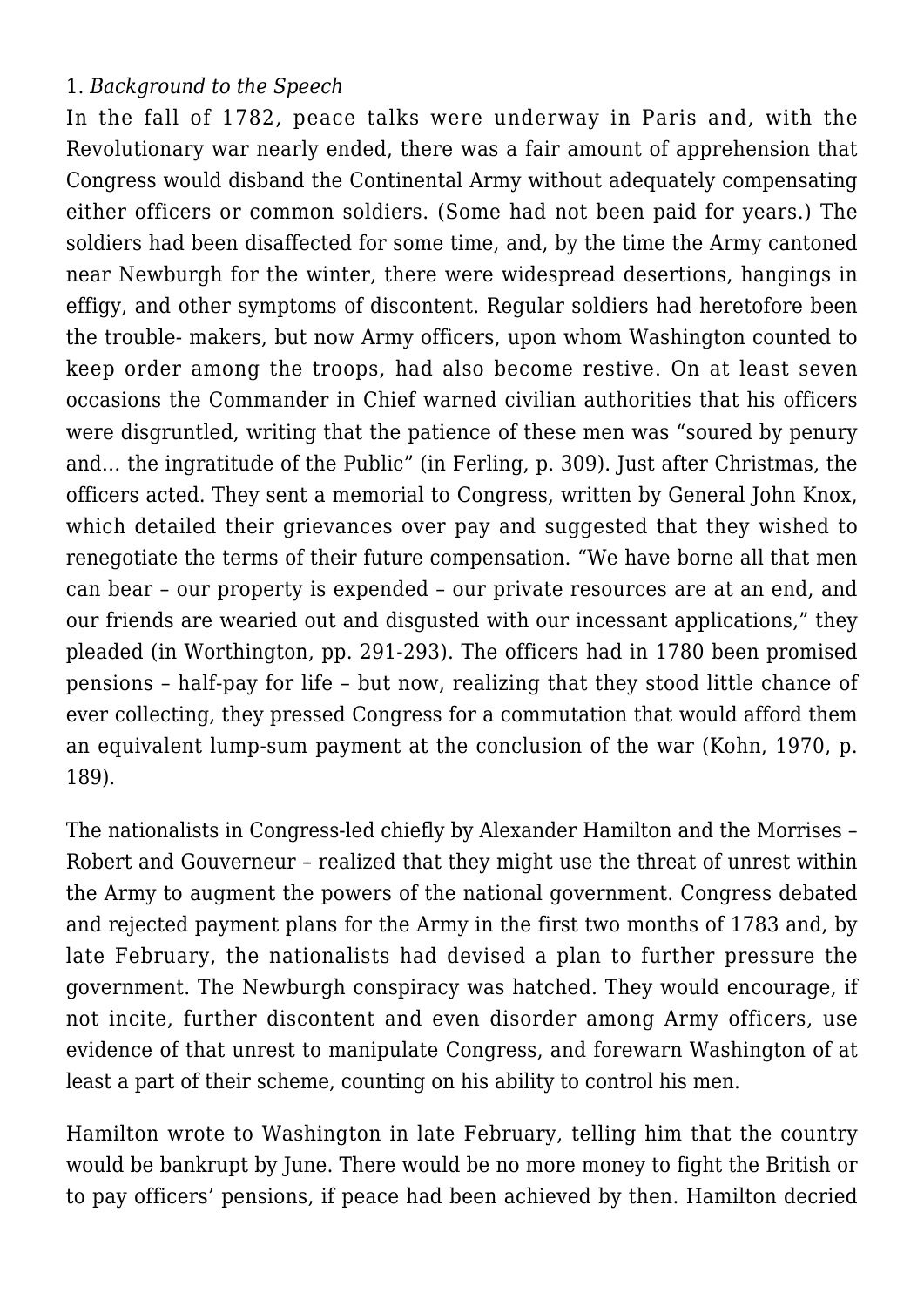the lack of "wisdom and decision" in Congress and suggested that if the Army again petitioned about payment, such an action might sway "those weak minds which are influenced by their apprehensions more than their judgments." Hamilton cautioned Washington that the danger in such a maneuver was "to keep a complaining and suffering army within the bounds of moderation." Washington should see that "prudent persons" handled the petitioning and could, if things turned ugly, "bring order perhaps even good, out of confusion" (in Syrett, 3: pp. 253-255). Washington did not rise to the bait, but only affirmed the right of his officers to just compensation and continued to pressure Congress himself on their behalf. He warned those meeting in Philadelphia that he would remain in Newburgh and "Try like a careful physician to prevent if possible the disorders getting to an incurable height" (in Fitzpatrick, 25: p. 270).

The conspirators contacted several high-ranking officers who were headquartered in Newburgh with Washington, among them General Knox (to whom they anticipated that the Commander would turn for counsel), and General Gates, second in command after Washington and one of his few antagonists. Gates was highly popular with young, middle-grade officers and it was within the ranks of these men that the conspiracy gained a life of its own. Major John Armstrong, a former aide to Gates, wrote the words that nearly caused the officers to mutiny (Wright, p. 178).

On the morning of March 10, 1783, Armstrong's anonymous "address" circulated throughout the cantonment. The document, from a "fellow soldier," urged all general and field officers to attend a meeting the next day to formally demand a redress of their grievances. The leaflet angrily addressed the officer corps' predicament over pay: "If this, then, be your treatment while the swords you wear are necessary for the defense of America, what have you to expect from peace, when your voice shall sink and your strength dissipate by division?" (in Brookhiser, p. 42). Even more alarming, the call drew a blueprint for rebellion that would blackmail Congress into action. The Address suggested that the officers resolve to resign the Army *en masse* if the war continued (leaving the country – especially the coast unprotected), or, if peace were achieved, that they refuse to lay down their weapons and move against Congress. In either case, mutiny would bring about the fall of the government, something that the British had not been able to accomplish in eight years of fighting. If the officers at Newburgh rebelled, thenthe entire Army encamped here, numbering over 8,000 strong, could not be controlled.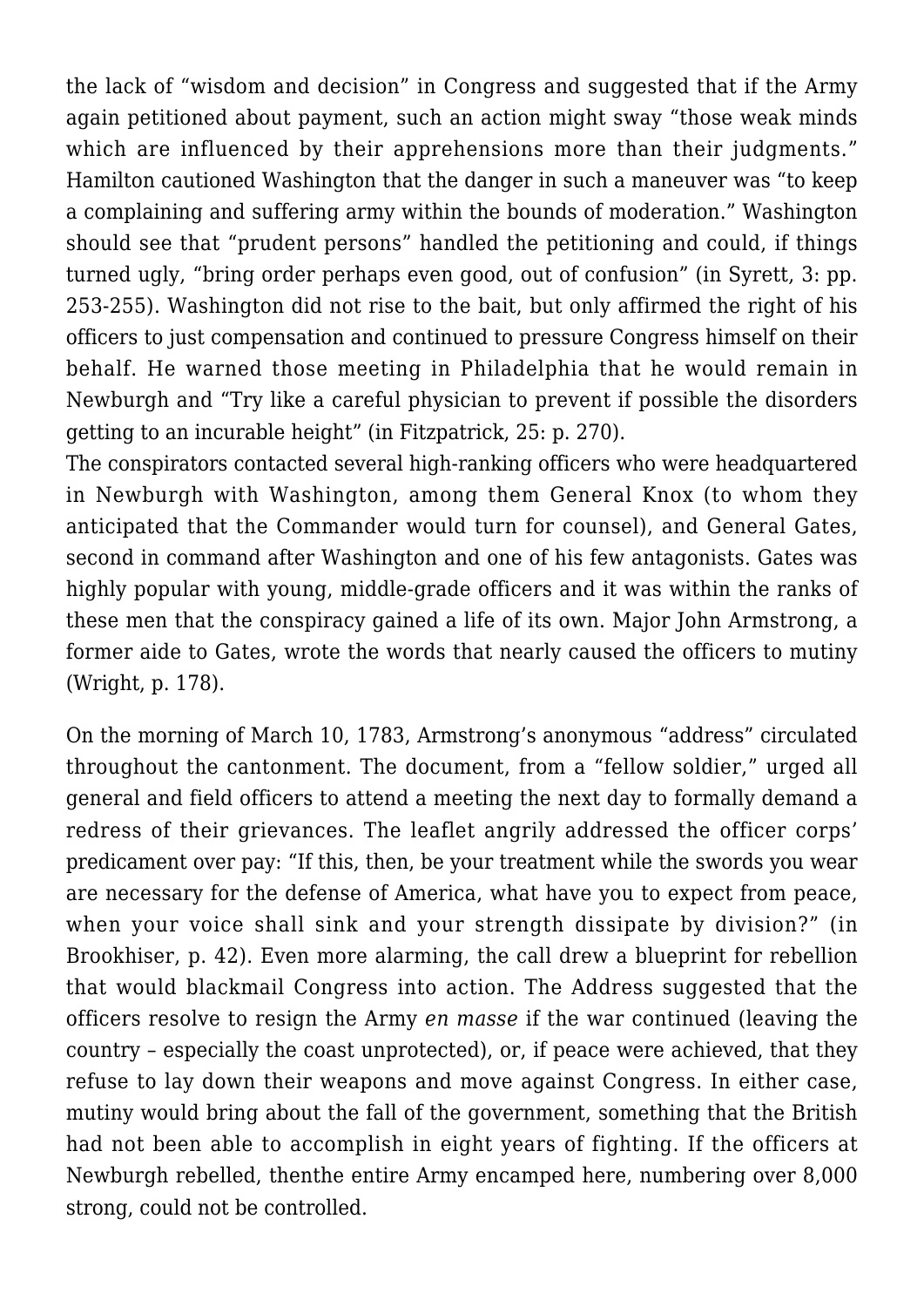News of the document was leaked to Washington and he forbade the meeting, issuing General Orders on March 11th that urged the officers to "pay very little attention to [the] irregular invitation" and to denounce such "disorderly proceedings." Instead, he called a meeting of all officers for four days later, on March 15th, where representatives of all regiments would decide what steps should be taken "to attain the just and important object in view" (in Harwell, p. 500). A second anonymous letter, dated March 12, also circulated throughout the cantonment, implying in emotional language that Washington secretly sided with the disgruntled officers and might countenance mutiny. The signs of upheaval, were in the Commander-in-Chief's word, "ominous."

The day Washington had set for the meeting arrived. The officers crowded into their new wooden meeting hall, called alternately the Temple of Virtue or the New Building, and saw General Gates presiding at the front of the room, surrounded by some of Washington's most trusted men. Washington himself was nowhere in sight. Just as the meeting began, Washington strode into the hall and requested from Gates that he be allowed to speak. The General began to read his "Address to the Officers," haltingly at first, according to eyewitness accounts, and then more fluently.

# 2. *Organization of the Text*

Washington's text was organized around the contrast in ethos between himself and the anonymous author of the summons. He began his address by directly referencing the first letter that had been circulated throughout the cantonment, stating flatly that the attempt to convene the officers was "inconsistent with the rules of propriety," that it was "unmilitary," and "subversive of all good order and discipline" (in Padover, p. 253). The General briefly mentioned the second treasonous missive that had circulated throughout the camp, as well. This "anonymous production," he claimed, was "addressed more to the feelings and passions, than to the reason and judgment of the army" (p. 253). He buttressed his confrontational opening by suggesting that "his fellow soldier" should "have had more charity" than to cast doubt on Washington's character; than "to mark for suspicion the man, who should recommend moderation and longer forbearance" in the name of "justice" and "love of country" (p. 253).

Washington persuasively assumed the support of his audience, suggesting that the assembled officers understood his known record of good will toward them and of his sound judgment in the conduct of the war. This record scarcely required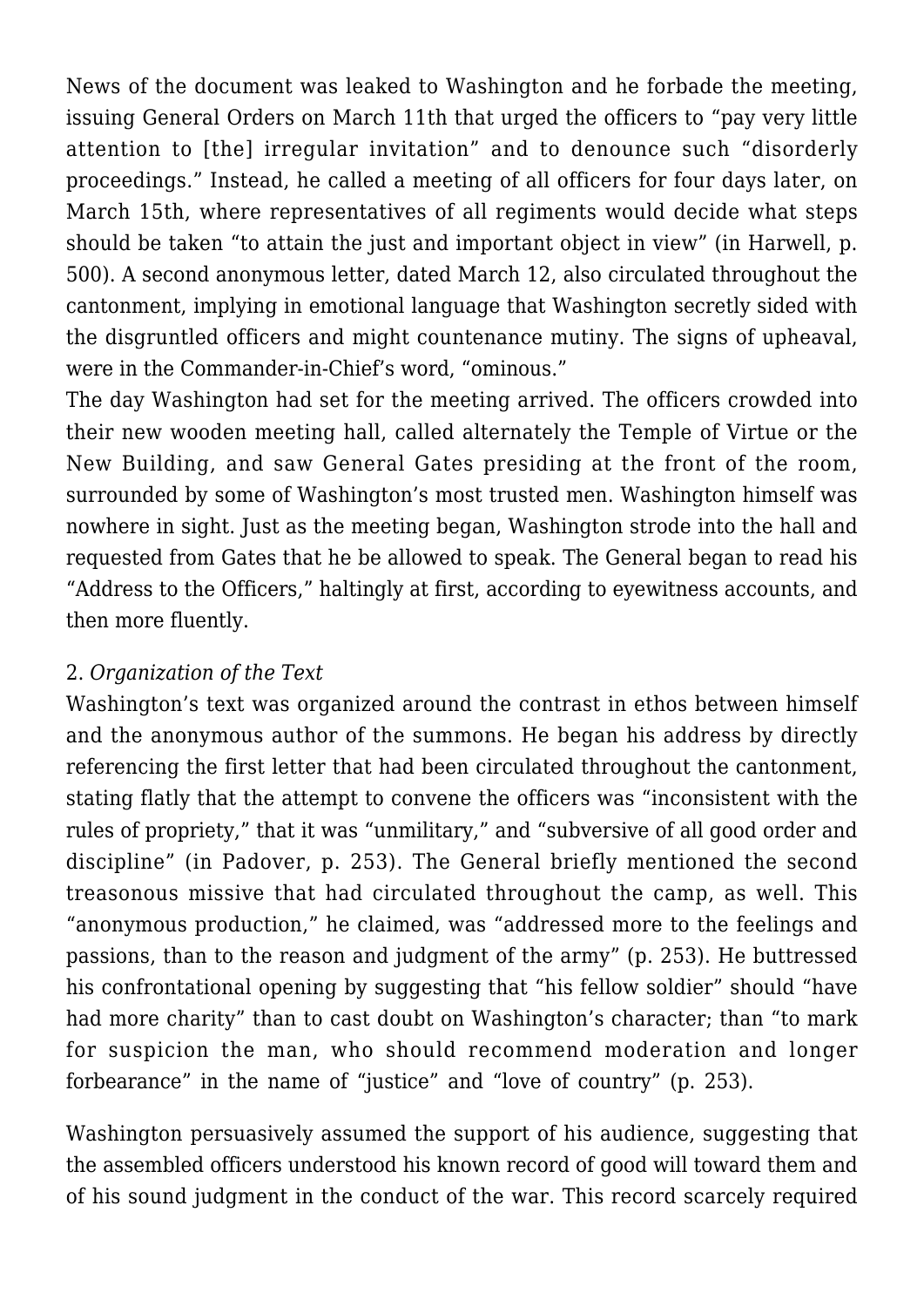explanation, he asserted: "If my conduct heretofore has not evinced to you, that I have been a faithful friend to the army, my declaration of it at this time would be… unavailing and improper" (p. 254). Yet declare it he did. The Commander-in-Chief portrayed himself as open, candid, moderate, practical, and prudent. By contrast, the officer who penned the summons, who intended to take "advantage of the passions, while they were warmed by the recollection of past distresses, without giving time for cool, deliberative thinking" was lacking in candor, intemperate, imprudent, disrespectful of the army's honor, and, notably, anonymous (p. 253). Washington appealed to the officers' nearly filial sense of devotion to him by recalling his own actions on behalf of their mutual cause. He established common ground with his listeners, using a classic periodic sentence that linked his fate with theirs: "… as I was among the first who embarked in the cause of our common country (*he was the first soldier commissioned by the Congress*); as I have never left your side one moment, but when called from you on public duty (*he had not furloughed himself in eight years*); as I have been the constant companion and witness of your distresses, and not among the last to feel, and acknowledge your merits (*he had written Congress tirelessly on their behalf*); as I have ever considered my own military reputation as inseparably connected with that of the army (*he had served without pay and had rebuffed every suggestion of future reward*); as my heart has ever expanded with joy, when I have heard its praises, and my indignation has arisen, when the mouth of detraction has been opened against it; it can *scarcely* be supposed, at this late stage of the war, that I am indifferent to its interests" (as quoted in Brookhiser, p. 43). Washington forcefully reminded his audience that he had labored as long and as hard as any of them, and that he had served them well, frequently advancing their interests at the expense of his own. Mutiny would be an assault on his ethos, character, and integrity (Ellis, p. 142).

#### 3. *Analysis of the Text*

While ethos was the main issue around which Washington's address coalesced, the question at hand was clearly deliberative: what should be done about a seemingly recalcitrant Congress and the demonstrable need of the army for pay. Correspondingly, Washington's speech dealt with the two main topics of deliberative rhetoric – the honorable and the advantageous (Kennedy, p. 49).

Washington argued that the actions urged in the summons were inexpedient (or disadvantageous) because they would not promote the object of securing payment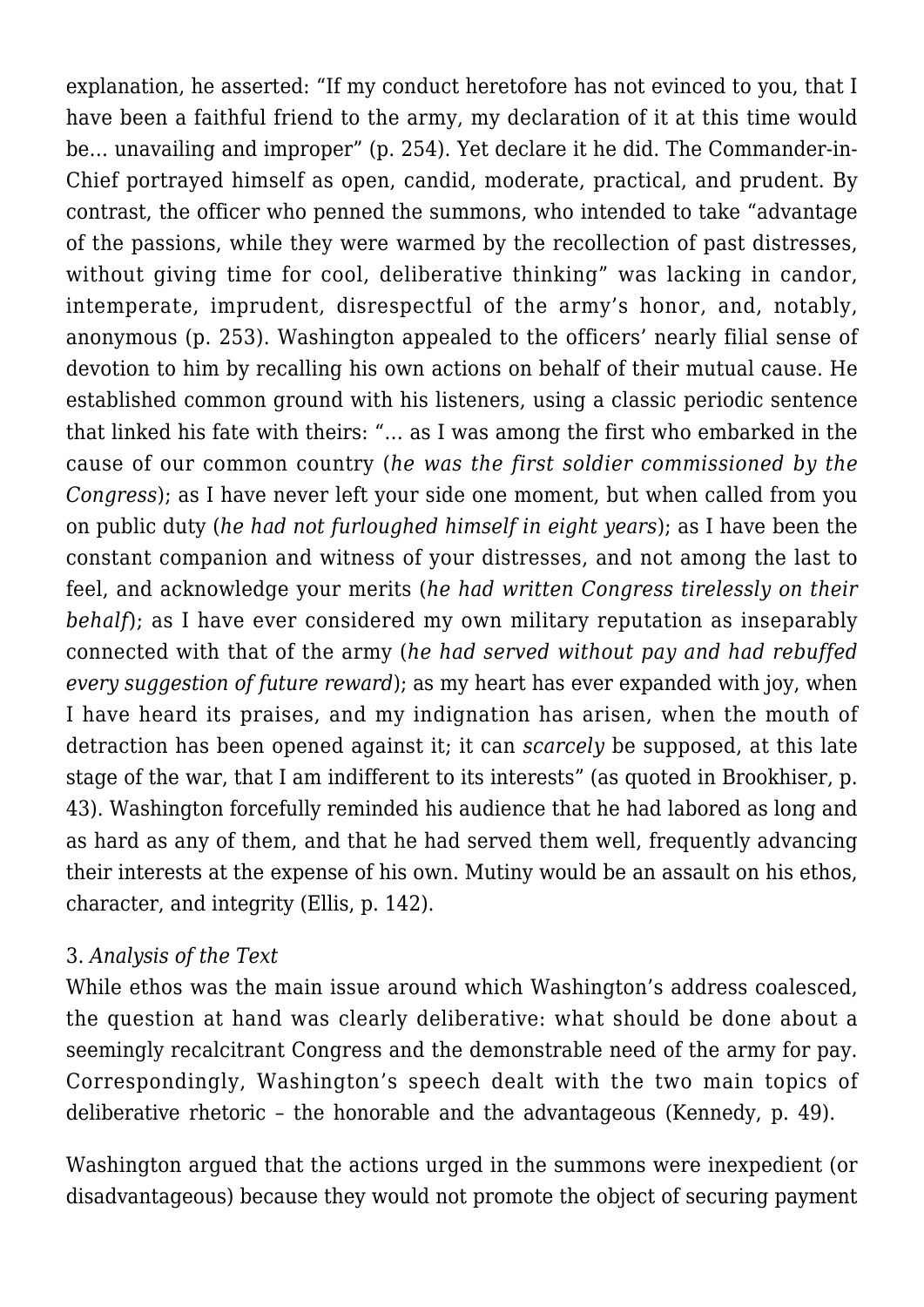for the officers and because they would produce great harm to the revolutionary cause. He reviewed the recommendations of the "anonymous addresser," deriding the proposals as "in either alternative, impracticable in their nature" (pp. 254-255). Regarding the first suggestion, that if the war continued, the troops would move into the wilderness and leave "an ungrateful country" to defend itself, Washington queried, "But whom are they to defend? What would become of "Our wives, our children, our farms and other property, which we leave behind us," he asked. "Or, in the state of hostile separation, are we to take the two first (the latter cannot be removed) to perish in a wilderness with hunger, cold, and nakedness?" (p. 254). The second suggestion was far worse, Washington asserted. "If peace takes place," the army would contemplate "something so shocking" as the action of turning their swords against Congress until they had "obtained full and ample justice." This second choice amounted to "plotting the ruin of both [the Army and the Congress], by sowing the seeds of discord and separation" between military and civil authority (p. 255). These were two "dreadful alternative[s]," the Commander-in-Chief argued: there was no advantage in either "deserting our country in the extremest hour of distress, or turning our arms against it" (p. 254). Washington exclaimed, "My God! What can this writer have in view, by recommending such measures? Can he be a friend to the army? Can he be a friend to this country? Rather is he not an insidious foe?" (pp. 254-255).

Washington pressed the point even further, employing the Aristotelian concept of the possible (Kennedy, pp. 174-175): not only were the recommended measures "in either alternative impracticable," they were also impossible (p. 255). The Commander argued that "A moment's reflection will convince every dispassionate mind of the physical impossibility of carrying either proposal into execution (p. 255). Thus, going into the wilderness or turning their swords against Congress represented options that were simultaneously disadvantageous and impossible.

Instead, Washington counseled patience. The expedient course of action involved embracing the principle of consistency and continuing to press Congress for adequate pay. The General urged his officers not to repudiate Congress, as it was his "decided opinion, that that honorable body entertain exalted sentiments of the services of the army, and, from a full conviction of its merits and sufferings, will do it complete justice" (p. 255). Washington's rhetorical strategy combined flattery with pretense: he had written privately that full compensation for the officers was unlikely, at best. The Commander argued publicly that the soldiers must realize that Congress faced a "variety of different interests to reconcile" and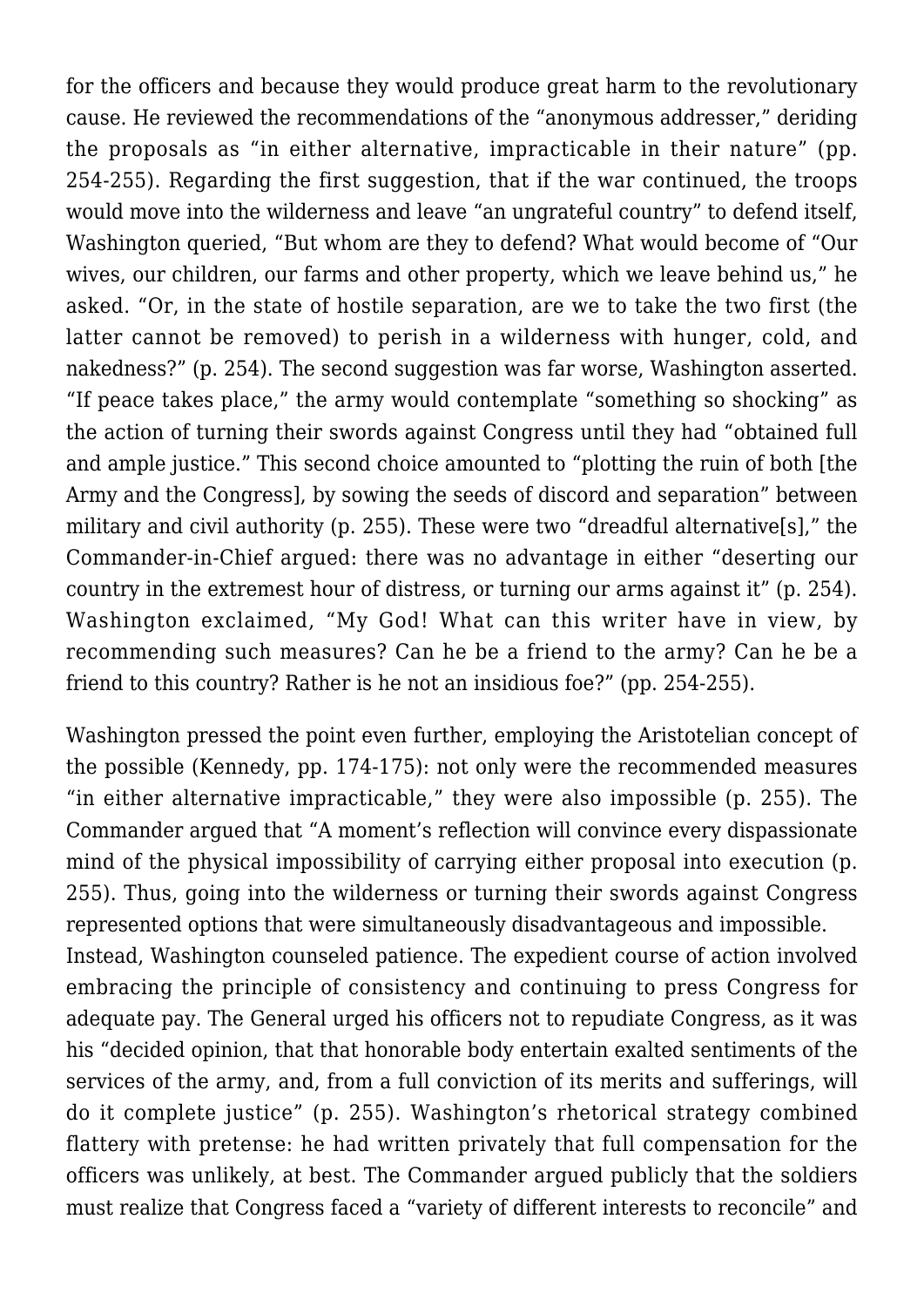that "their deliberations are slow;" but that the members "would not cease, till they [had] succeeded" in providing just compensation for the officers (p. 255). To distrust Congress would itself be inexpedient, particularly if that distrust might precipitate actions that would, in Washington's words, "cast a shade over that glory, which has been so justly acquired, and tarnish the reputation of an army, which is celebrated through all Europe for its fortitude and patriotism" (p. 255). To take such a tack would surely imperil a positive congressional response and, in all probability, prove counterproductive to the officers' cause, "cast[ing] it at a greater distance" (p. 255).

Turning from a consideration of the expedient to a discussion of the honorable, Washington further appealed to his officers, arguing that to reject the anonymous summons would constitute "one more distinguished proof of unexampled patriotism and patient virtue" (p. 256). Quite obviously, in the Commander's view, the anonymous appeal, as well as the actions it portended, were dishonorable in the extreme and should be denied vehemently. In essence, Washington shamed his officers into embracing patriotism and further patriotic action (Wills, p. 104). Again employing a classic periodic sentence, he pleaded: "… let me conjure you in the name of our common country, as you value your sacred honor, as you respect the rights of humanity, and as you regard the military and national character of America, to express your utmost horror and destation of the man, who wishes… to overturn the liberties of our country, and who wickedly attempts to open the flood gates of civil discord, and deluge our rising empire in blood." The army officers had consistently displayed "faithful and meritorious services" to their nation and their sacrifices should not be dishonored by rash action (p. 256).

This argument from service or sacrifice played back to Washington's opening remarks regarding his own sacrifices on behalf of his country and linked his fate once more with that of his officers. Even as he called for further honorable service from them, as their Commander, he inverted the concept of service, inviting his soldiers to command him. He said: "I feel for an army I have so long had the honor to command, oblige me to declare in this public and solemn manner, that, in the attainment of complete justice for all your toils and dangers… you may freely command my services to the utmost extent of my abilities" (p. 256).

These three extended references to service formed the foundation of the final paragraph of Washington's formal remarks. They addressed what the Commander termed the officers' "opinion of right," that is, what their honor obliged them to do: namely, to embrace a calm, patriotic and political heroism that would mirror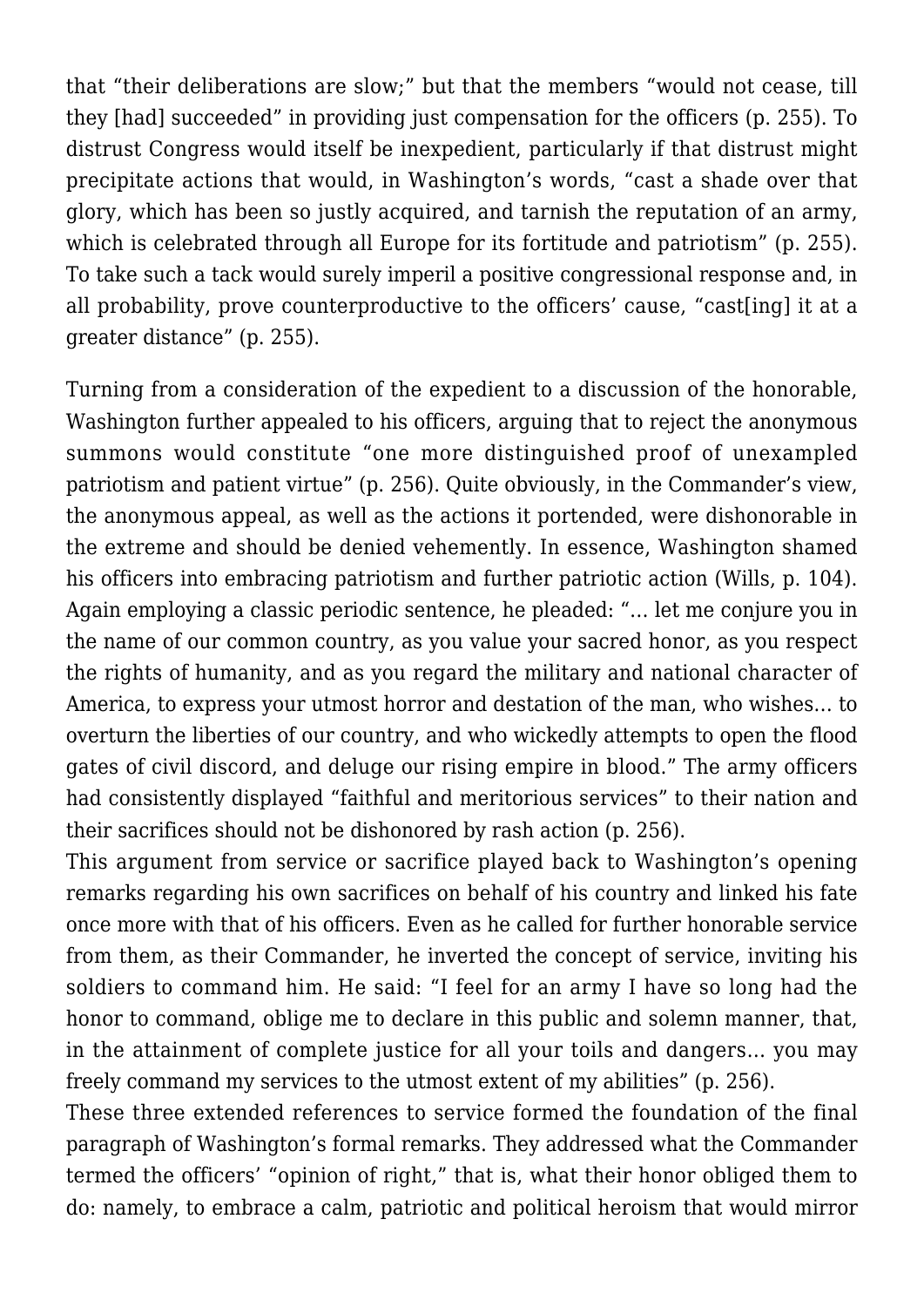their courage on the battlefield (Wills, p. 104; Rhodehamel, p. 83). These were virtues with which Washington had clearly associated himself throughout his address, thus linking his deliberative advice to the officers to the character he had constructed for himself.

# 4. *A Famous Post-Script*

Arguably the most compelling part of this speech are the words that were not written in Washington's text, but were delivered extemporaneously. Virtually all accounts of the address and its reception mention a post-script, although some historians debate whether these words were uttered before or after the main speech. To support his claim that the officers should be patient with Congress, Washington had brought with him a letter from Joseph Jones, a member of Congress from Virginia. The General apparently began to read the letter and stumbled over Jone's handwriting. He is reported to have paused and reached for his new spectacles (new just that January and never before worn in public), saying: "Gentlemen, you must pardon me. I have grown gray in your service and now find myself growing blind, as well" (in Harwell, p. 501). Officers who wrote about their impressions of the speech indicated that this remark completed the rally to Washington's side. Some of the men were said to have wept openly (Kohn, 1975, p. 32).

Washington left the Temple as soon as he had finished reading the letter. For his efforts, the officers voted a unanimous resolution of thanks to the Commander in Chief, noting that they "reciprocated his affectionate expressions with the greatest sincerity of which the human heart is capable" (in Schwartz, p. 45). They expressed confidence in the justice of Congress, asked Washington to act in their behalf, and sent a deputation to Congress to represent their case. They also repudiated the anonymous "fellow soldier" who had penned the proposals of mutiny. Washington's rhetorical genius had permanently averted the officers' uprising and the disastrous consequences it would likely have engendered. Three days later, word of the final peace with Great Britain reached Newburgh.

# REFERENCES

Brookhiser, R. (1996). *Founding Father: Rediscovering George Washington.* New York: The Free Press.

Ellis, J.J. (2004). *His Excellency: George Washington*. New York: Knopf. Ferling, J.E. (1988). *The First of Men: A Life of George Washington.* Knoxville: University of Tennessee Press.